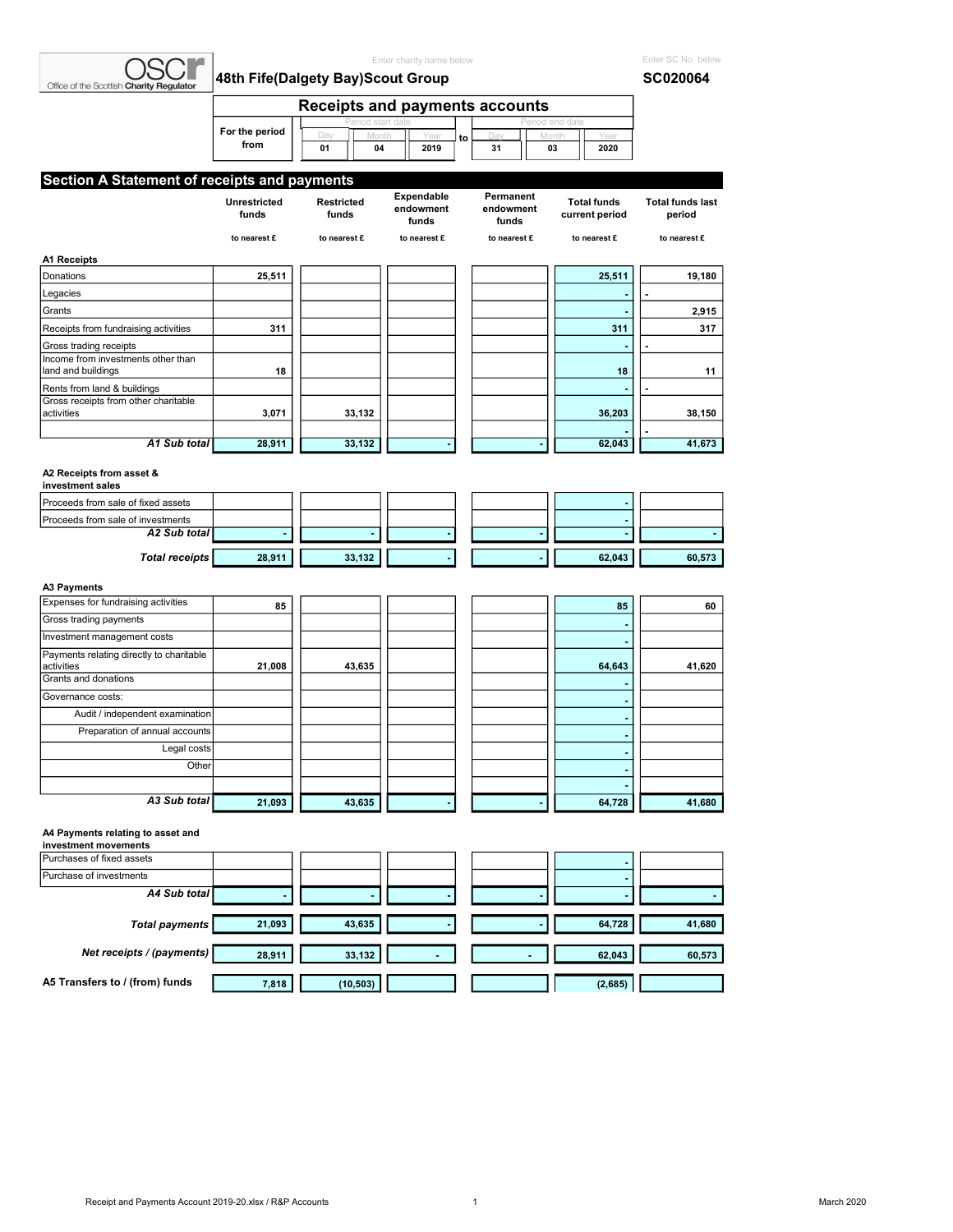# 48th Fife(Dalgety Bay)Scout Group SC020064

| <b>Section B Statement of balances</b>                         |                                                               |                       |                         |                                  |                                 |                                 |                          |
|----------------------------------------------------------------|---------------------------------------------------------------|-----------------------|-------------------------|----------------------------------|---------------------------------|---------------------------------|--------------------------|
| Categories                                                     | Details                                                       | Unrestricted<br>funds | <b>Restricted funds</b> | Expendable<br>endowment<br>funds | Permanent<br>endowment<br>funds | <b>Total current</b><br>period  | <b>Total last period</b> |
|                                                                |                                                               | to nearest £          | to nearest £            | to nearest £                     | to nearest £                    | to nearest £                    | to nearest £             |
| <b>B1 Cash funds</b>                                           | Cash and bank balances at start of year                       | 53,926                | 3,319                   |                                  |                                 | 57,245                          | 38,352                   |
|                                                                | Surplus / (deficit) shown on receipts and<br>payments account | 7,818                 | (10, 503)               |                                  |                                 | (2,685)                         | 18,893                   |
|                                                                |                                                               |                       |                         |                                  |                                 | ٠                               |                          |
|                                                                |                                                               |                       |                         |                                  |                                 | ٠                               |                          |
|                                                                | Cash and bank balances at end of year                         | 61,744                | (7, 184)                |                                  |                                 | 54,560                          | 57,245                   |
|                                                                | (Agree balances with receipts and payments<br>account(s))     |                       |                         |                                  |                                 |                                 |                          |
|                                                                | Details                                                       |                       |                         | Fund to which asset belongs      |                                 | <b>Market valuation</b>         | Last year                |
|                                                                |                                                               |                       |                         |                                  |                                 | to nearest £                    | to nearest £             |
| <b>B2 Investments</b>                                          |                                                               |                       |                         |                                  |                                 |                                 |                          |
|                                                                |                                                               |                       |                         |                                  |                                 |                                 |                          |
|                                                                |                                                               |                       |                         |                                  |                                 |                                 |                          |
|                                                                |                                                               |                       |                         |                                  |                                 |                                 |                          |
|                                                                |                                                               |                       |                         |                                  | <b>Total</b>                    |                                 |                          |
|                                                                |                                                               |                       |                         |                                  |                                 |                                 |                          |
|                                                                | Details                                                       |                       |                         | Fund to which asset belongs      | Cost (if available)             | Current value (if<br>available) | Last year                |
| <b>B3 Other assets</b>                                         |                                                               |                       |                         |                                  | to nearest £<br>4,500           | to nearest £<br>150,000         | to nearest £<br>150,000  |
|                                                                | Land &Scout Hall                                              |                       |                         | General                          | 17,500                          | 17,500                          | 17,500                   |
|                                                                | Camping and hall Equipment                                    |                       |                         | General                          |                                 |                                 |                          |
|                                                                | Mini bus(new)                                                 |                       |                         | General                          | 9,915                           | 1,500                           | 3,500                    |
|                                                                |                                                               |                       |                         |                                  |                                 |                                 |                          |
|                                                                |                                                               |                       |                         |                                  |                                 |                                 |                          |
|                                                                |                                                               |                       |                         |                                  |                                 |                                 |                          |
|                                                                |                                                               |                       |                         |                                  |                                 |                                 |                          |
|                                                                |                                                               |                       |                         |                                  | 31,915                          | 169,000                         | 171,000                  |
|                                                                |                                                               |                       |                         | <b>Total</b>                     |                                 |                                 |                          |
|                                                                | Details                                                       |                       |                         | Fund to which liability relates  |                                 | Amount due                      | Last year                |
| <b>B4 Liabilities</b>                                          |                                                               |                       |                         |                                  |                                 | to nearest £                    | to nearest £             |
|                                                                | Accounts to pay<br>Cheques to clear                           |                       |                         | General<br>General               |                                 |                                 |                          |
|                                                                | Large camp fees +District camp                                |                       |                         | Restricted                       |                                 | 4,500                           | 800                      |
|                                                                |                                                               |                       |                         |                                  |                                 |                                 | 6,000                    |
|                                                                | Int Camp & DB Camp & Exp account                              |                       |                         | Rest £19884                      |                                 |                                 | 19,884                   |
|                                                                |                                                               |                       |                         |                                  | Total                           | 4,500                           | 26,684                   |
|                                                                | Details                                                       |                       |                         | Fund to which liability relates  |                                 | Amount due<br>(estimate)        | Last year                |
| <b>B5 Contingent liabilities</b>                               |                                                               |                       |                         |                                  |                                 | to nearest £<br>15,000          | to nearest £<br>7,500    |
|                                                                | <b>Emergency Building repair Fund</b>                         |                       |                         | General                          |                                 | 1,000                           | 1,000                    |
|                                                                | Large Camps                                                   |                       |                         | General                          |                                 |                                 |                          |
|                                                                |                                                               |                       |                         |                                  | Total                           | 16,000                          | 8,500                    |
| Signed by one or two trustees<br>on behalf of all the trustees | Signature                                                     |                       |                         | <b>Print Name</b>                |                                 |                                 | Date of                  |
|                                                                |                                                               |                       |                         |                                  |                                 |                                 | approval                 |
|                                                                |                                                               |                       |                         |                                  |                                 |                                 |                          |
|                                                                |                                                               |                       |                         |                                  |                                 |                                 |                          |
|                                                                |                                                               |                       |                         |                                  |                                 |                                 |                          |
|                                                                |                                                               |                       |                         |                                  |                                 |                                 |                          |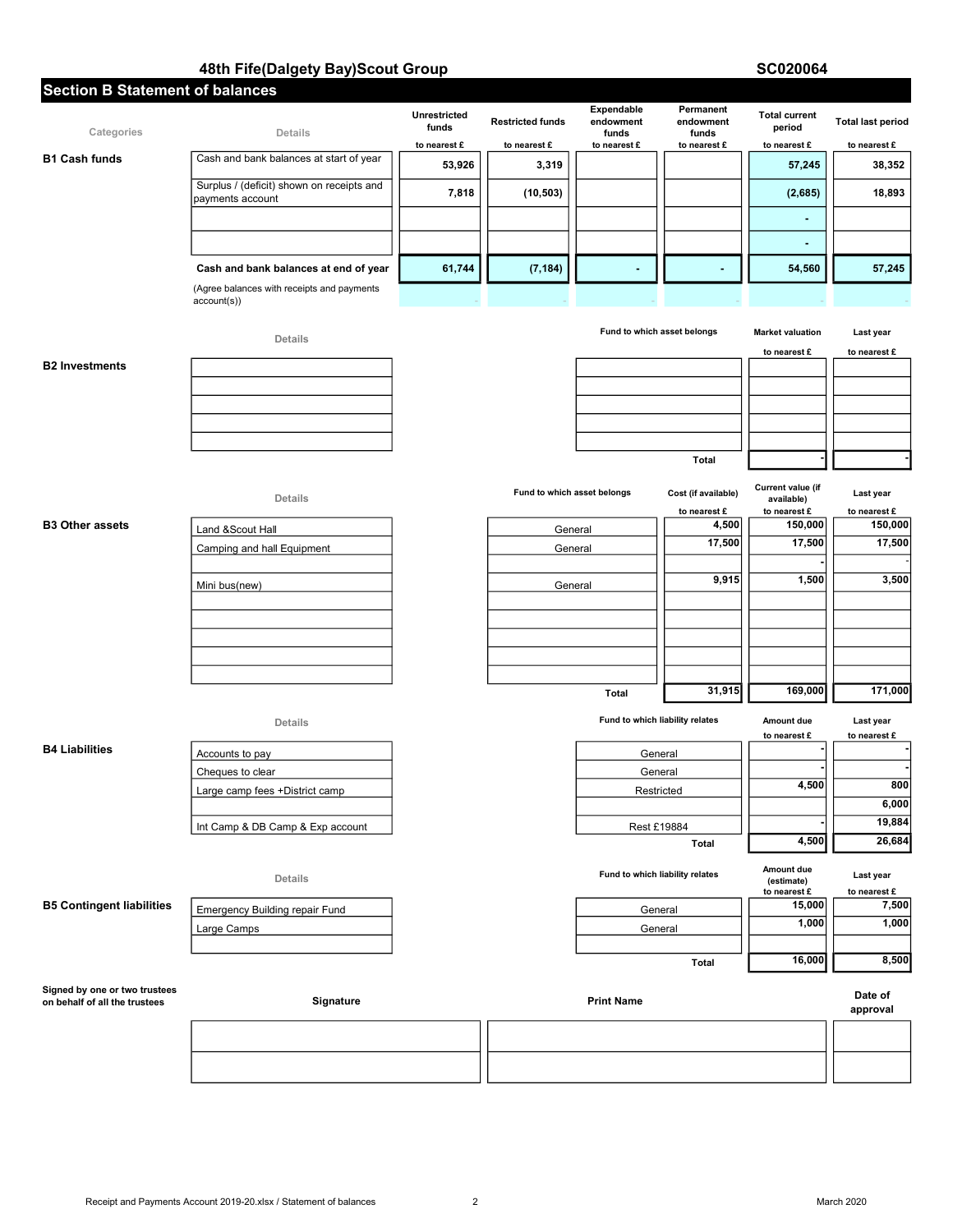# 48th Fife(Dalgety Bay)Scout Group SC020064

# Section C Notes to the Accounts

| C1 Nature and purpose of<br>funds (may be stated on<br>analysis of funds worksheets) | The Group maintain a General fund and a Camping restricted fund and are held in the same bank<br>accounts. The general fund is use to fund all running costs of the Group. During the financial year, 3 large<br>camps were catered for in this years accounts. 1 camp was in July 2019 and the other two were scheduled<br>for July 2020. |                             |                           |                                                    |             |
|--------------------------------------------------------------------------------------|--------------------------------------------------------------------------------------------------------------------------------------------------------------------------------------------------------------------------------------------------------------------------------------------------------------------------------------------|-----------------------------|---------------------------|----------------------------------------------------|-------------|
|                                                                                      | Type of activity or project supported                                                                                                                                                                                                                                                                                                      | Individual /<br>institution | Number of grants<br>made  | £                                                  |             |
| <b>C2 Grants</b>                                                                     |                                                                                                                                                                                                                                                                                                                                            |                             | <b>Total</b>              | x                                                  |             |
| <b>C3a Trustee remuneration</b>                                                      | If no remuneration was paid during the period to any charity trustee or person connected<br>to a trustee cross this box (otherwise complete section 3b)                                                                                                                                                                                    |                             |                           | x                                                  |             |
|                                                                                      | Authority under which paid                                                                                                                                                                                                                                                                                                                 |                             |                           | £                                                  |             |
| C3b Trustee remuneration -<br>details<br><b>C4a Trustee expenses</b>                 | If no expenses were paid to any charity trustee during the period then cross this box                                                                                                                                                                                                                                                      |                             |                           |                                                    |             |
|                                                                                      | (otherwise complete section 4b)                                                                                                                                                                                                                                                                                                            |                             | Number of                 | x<br>£                                             |             |
| C4b Trustee expenses -<br>details                                                    |                                                                                                                                                                                                                                                                                                                                            |                             | trustees                  |                                                    |             |
|                                                                                      | Nature of relationship<br><b>Nature of transaction</b>                                                                                                                                                                                                                                                                                     |                             | Transaction<br>amount (£) | <b>Balance</b><br>outstanding at<br>period end (£) |             |
| <b>C5 Transactions with</b><br>trustees and connected<br>persons                     |                                                                                                                                                                                                                                                                                                                                            |                             |                           |                                                    |             |
| <b>C6 Other information</b>                                                          | The Subscriptions net of Capitation detailed analysys as specified in donation area.<br>2019-2020<br>2018-2019<br>Subscriptions received<br>18962<br>24313<br>Capitation fees to Scout Association 5513<br>5508<br>18800<br>13455                                                                                                          |                             |                           |                                                    | C6 Other ir |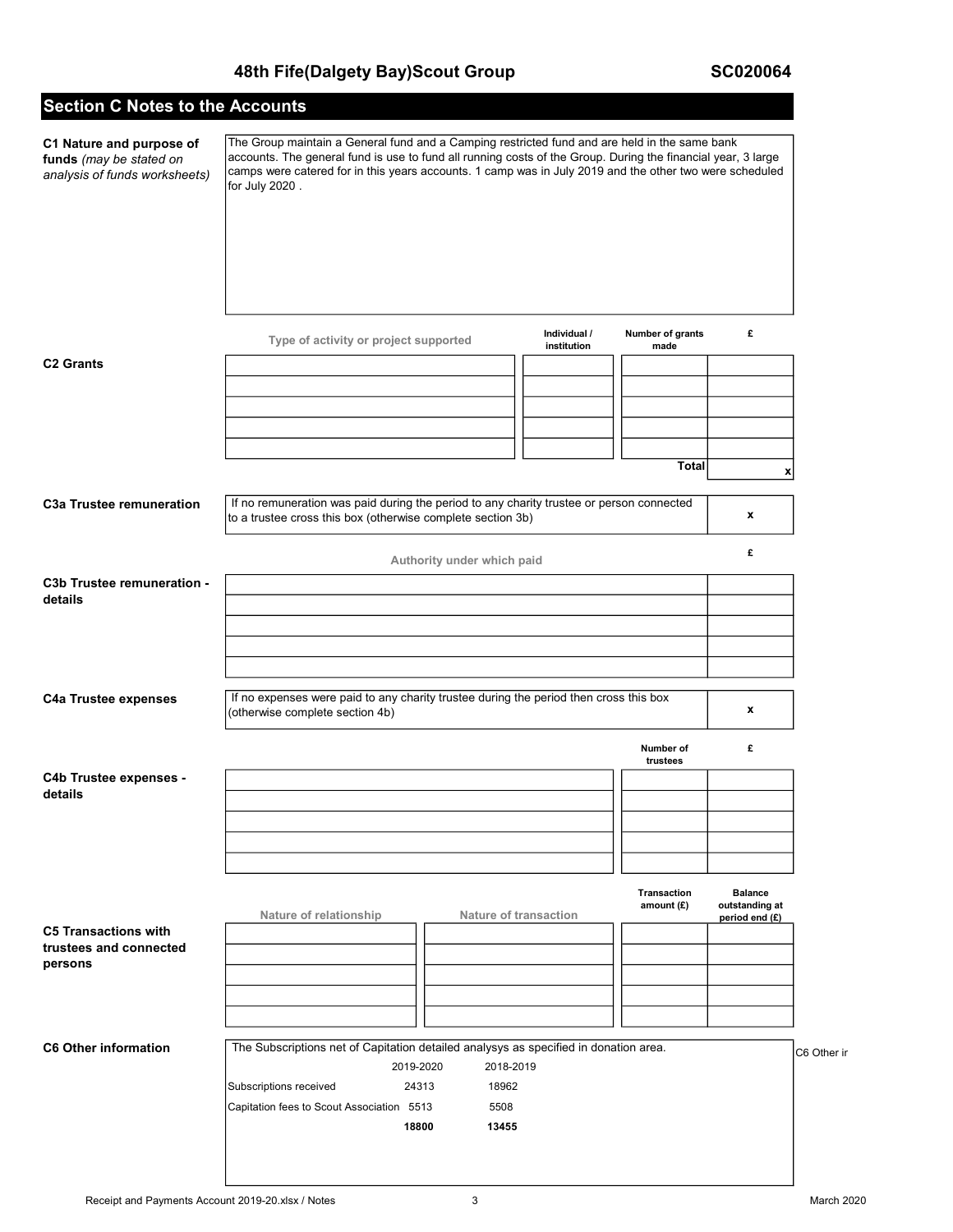## Additional analysis (1)

## Analysis of receipts and payments

### 1 Donations

|                                 | Unrestricted<br>funds<br>to nearest £ | <b>Restricted funds</b><br>to nearest £ | Expendable<br>endowment<br>funds<br>to nearest £ | Permanent<br>endowment<br>funds<br>to nearest £ | <b>Total current</b><br>period<br>to nearest £ | <b>Total last period</b><br>to nearest £ |
|---------------------------------|---------------------------------------|-----------------------------------------|--------------------------------------------------|-------------------------------------------------|------------------------------------------------|------------------------------------------|
| Subscriptions net of Capitation | 18,800                                |                                         |                                                  |                                                 | 18,800                                         | 13,455                                   |
| Donations                       | 1,325                                 |                                         |                                                  |                                                 | 1,325                                          | 1,255                                    |
| <b>Gift Aid</b>                 | 5,386                                 |                                         |                                                  |                                                 | 5,386                                          | 4,470                                    |
| Refund                          | $\overline{\phantom{0}}$              |                                         |                                                  |                                                 |                                                |                                          |
| <b>Total</b>                    | 25,511                                |                                         |                                                  |                                                 | 25,511                                         | 19,180                                   |

## 2 Grants

|              | <b>Unrestricted</b><br>funds<br>to nearest £ | <b>Restricted funds</b><br>to nearest £ | <b>Total current</b><br>neriod<br>to nearest £ | <b>Total last period</b><br>to nearest £ |
|--------------|----------------------------------------------|-----------------------------------------|------------------------------------------------|------------------------------------------|
|              |                                              |                                         |                                                | 2,000                                    |
|              |                                              |                                         |                                                | 915                                      |
|              |                                              |                                         |                                                |                                          |
|              |                                              |                                         |                                                |                                          |
| <b>Total</b> |                                              |                                         |                                                | 2,915                                    |

- - #VALUE! -

- - - - - -

- - - - - -

## 3 Gross receipts from other charitable activities

|                          | <b>Unrestricted</b><br>funds | <b>Restricted funds</b> | Expendable<br>endowment<br>funds | Permanent<br>endowment<br>funds | <b>Total current</b><br>period | <b>Total last period</b> |
|--------------------------|------------------------------|-------------------------|----------------------------------|---------------------------------|--------------------------------|--------------------------|
|                          | to nearest £                 | to nearest £            | to nearest £                     | to nearest £                    | to nearest £                   | to nearest £             |
| <b>Hire of Mini Bus</b>  | 790                          |                         |                                  |                                 | 790                            | 1,724                    |
| Large Camp               |                              | 6,352                   |                                  |                                 | 6,352                          | 1,035                    |
| Camp Others              |                              | 10,572                  |                                  |                                 | 10,572                         | 14,624                   |
| Sundry                   | 2,135                        |                         |                                  |                                 | 2,135                          | 377                      |
| Program events (IC)      |                              | 16,208                  |                                  |                                 | 16,208                         | 20,090                   |
| Badges refund            |                              |                         |                                  |                                 |                                | 300                      |
| Equipment Camping refund | 146                          |                         |                                  |                                 | 146                            |                          |
|                          |                              |                         |                                  |                                 |                                |                          |
| <b>Total</b>             | 3,071                        | 33,132                  |                                  |                                 | 36,203                         | 38,150                   |

## 4 Payments relating directly to charitable activities

|                                    | <b>Unrestricted</b><br>funds | <b>Restricted funds</b> | Expendable<br>endowment<br>funds | Permanent<br>endowment<br>funds | <b>Total current</b><br>period | <b>Total last period</b> |
|------------------------------------|------------------------------|-------------------------|----------------------------------|---------------------------------|--------------------------------|--------------------------|
|                                    | to nearest £                 | to nearest £            | to nearest £                     | to nearest £                    | to nearest £                   | to nearest £             |
| Program activities/management cost | 5,004                        |                         |                                  |                                 | 5,004                          | 3,575                    |
| Badges & Uniforms                  | 1,537                        |                         |                                  |                                 | 1,537                          | 2,839                    |
| Equipment purchased                | 3,127                        |                         |                                  |                                 | 3,127                          | 4,206                    |
| <b>Building maintenance</b>        | 5,592                        |                         |                                  |                                 | 5,592                          | 1,868                    |
| Premisis elect & cleaning          | 2,731                        |                         |                                  |                                 | 2,731                          | 2,569                    |
| Mini bus running costs             | 3,017                        |                         |                                  |                                 | 3,017                          | 3,052                    |
| Camp others                        |                              | 34,373                  |                                  |                                 | 34,373                         | 15,648                   |
| Program events (IC)                |                              | 9,262                   |                                  |                                 | 9,262                          | 4,948                    |
|                                    |                              |                         |                                  |                                 |                                |                          |
| <b>Total</b>                       | 21,008                       | 43,635                  |                                  |                                 | 64,643                         | 41,620                   |

- - - - - -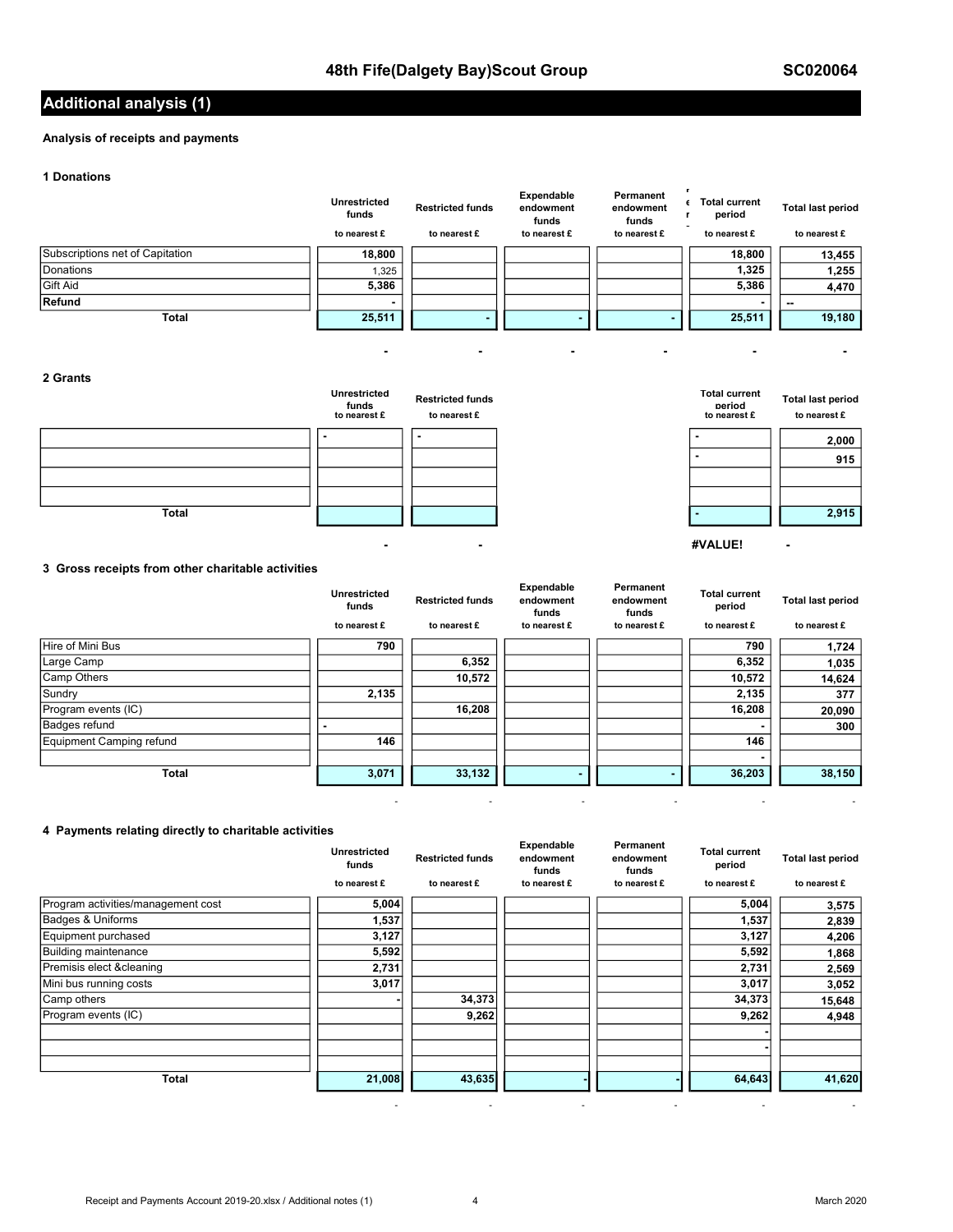SC020064

# Additional analysis (2)

# 5 Breakdown of unrestricted funds

| <b>BIBANDOWITOI GIIIBSUICLEU IUIIUS</b>                | General |                | Unrestricted   |                                    |                              |
|--------------------------------------------------------|---------|----------------|----------------|------------------------------------|------------------------------|
|                                                        |         |                | fund 4 - enter |                                    |                              |
|                                                        |         |                | name of fund   |                                    |                              |
|                                                        |         |                | below          |                                    |                              |
|                                                        |         |                |                | <b>Total</b><br>unrestricted       | <b>Total</b><br>unrestricted |
|                                                        |         |                |                | funds                              | funds last period            |
|                                                        |         |                |                |                                    |                              |
| <b>Receipts</b>                                        |         |                |                |                                    |                              |
| Donations                                              | 25,511  |                |                | 25,511                             | 19,180                       |
| Legacies                                               |         |                |                | $\blacksquare$                     |                              |
| Grants                                                 |         |                |                |                                    |                              |
| Receipts from fundraising activities                   | 311     |                |                | 311                                | 317                          |
| Gross trading receipts                                 |         |                |                |                                    |                              |
| Income from inestments                                 | 18      |                |                | 18                                 | 11                           |
| Rents from land & buildings                            |         |                |                |                                    |                              |
| Gross receipts from other charitable activities        | 3,071   |                |                | 3,071                              | 2,401                        |
| Sub total                                              | 28,911  |                |                | 28,911                             | 21,909                       |
|                                                        |         |                |                |                                    |                              |
| Receipts from asset & investment sales                 |         |                |                |                                    |                              |
| Proceeds from sale of fixed assets                     |         |                |                | $\blacksquare$                     |                              |
| Proceeds from sale of investments                      |         |                |                |                                    |                              |
| Sub total                                              |         | $\blacksquare$ |                |                                    |                              |
|                                                        |         |                |                |                                    |                              |
| <b>Total receipts</b>                                  | 28,911  |                |                | 28,911                             | 21,909                       |
|                                                        |         |                |                |                                    |                              |
| <b>Payments</b>                                        |         |                |                | 0                                  |                              |
| Expenses for fundraising activities                    | 85      |                |                | 85                                 | 60                           |
| Gross trading payments                                 |         |                |                | ٠                                  |                              |
| Investment management costs                            |         |                |                |                                    |                              |
| Payments relating directly to charitable activities    | 21,008  |                |                | 21,008                             | 18,109                       |
| Grants and donations                                   |         |                |                |                                    |                              |
| Governance costs:                                      |         |                |                | $\blacksquare$                     |                              |
| Audit / independent examination                        |         |                |                | $\blacksquare$                     |                              |
| Preparation of annual accounts                         |         |                |                | $\overline{\phantom{a}}$           |                              |
| Legal costs                                            |         |                |                | $\blacksquare$                     |                              |
|                                                        |         |                |                | $\blacksquare$                     |                              |
|                                                        |         |                |                | $\blacksquare$                     |                              |
| Sub total                                              | 21,093  |                |                | 21,093                             | 18,169                       |
|                                                        |         |                |                |                                    |                              |
| Payments relating to asset and investment<br>movements |         |                |                |                                    |                              |
| Purchases of fixed assets                              |         |                |                | $\overline{\phantom{a}}$           |                              |
| Purchase of investments                                |         |                |                | $\blacksquare$                     |                              |
| Sub total                                              |         |                |                |                                    |                              |
|                                                        |         |                |                |                                    |                              |
| <b>Total payments</b>                                  | 21,093  |                |                | $\overline{\phantom{a}}$<br>21,093 | 18,169                       |
|                                                        |         |                |                |                                    |                              |
| Net receipts / (payments)                              |         |                |                |                                    |                              |
|                                                        | 28,911  |                |                | 28,911                             | 3,740                        |
|                                                        |         |                |                |                                    |                              |
| Transfers to / (from) funds                            |         |                |                | ä,                                 |                              |
|                                                        |         |                |                |                                    |                              |
| Surplus / (deficit) for year                           | 7,818   |                |                | 7,818                              | 3,740                        |
|                                                        |         |                |                |                                    |                              |
| Nature and purpose of funds                            |         |                |                |                                    |                              |
|                                                        |         |                |                |                                    |                              |
|                                                        |         |                |                |                                    |                              |
|                                                        |         |                |                |                                    |                              |